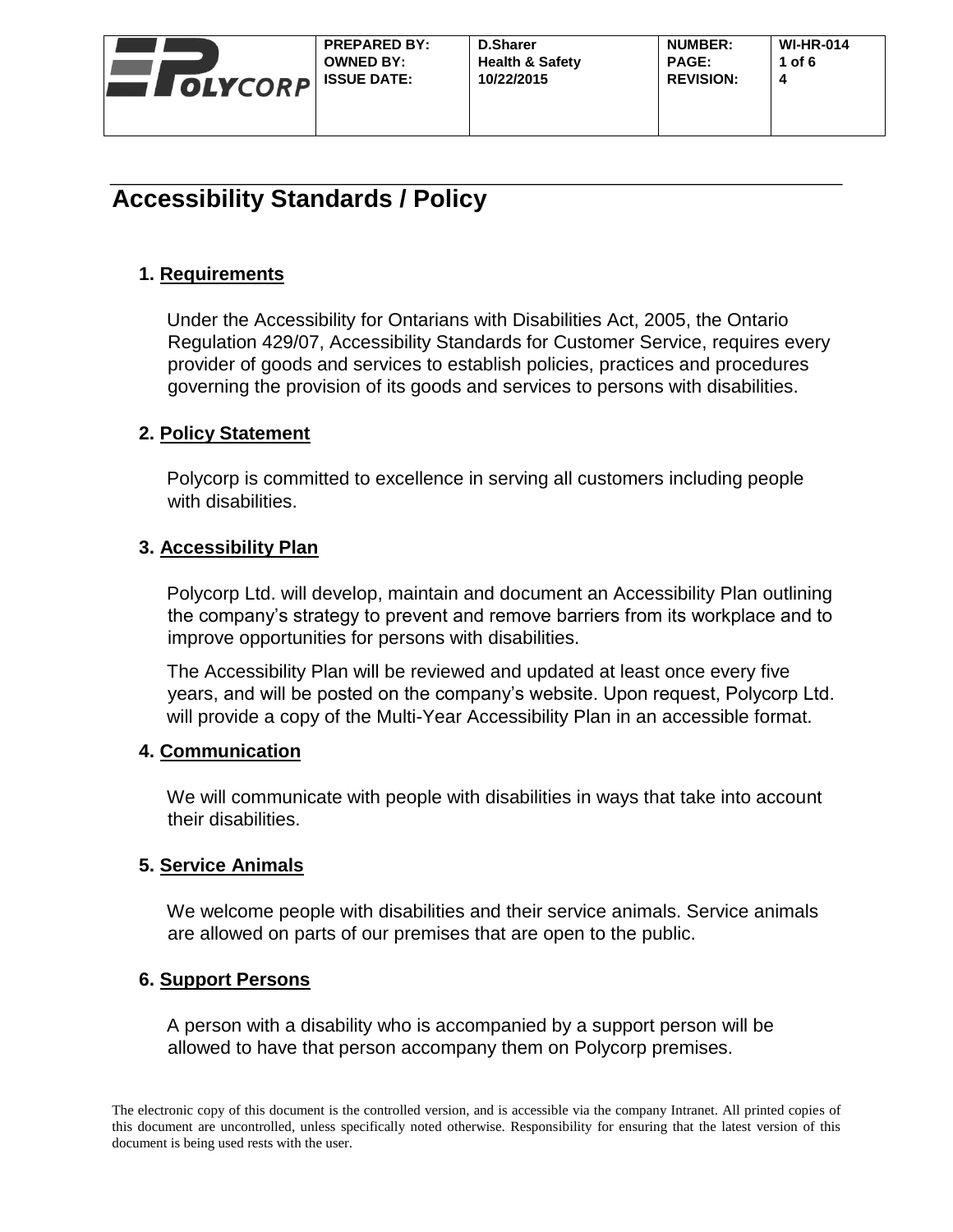

## **7. Assistive Devices**

Polycorp will allow persons with disabilities to use their own assistive devices to access our premises and services.

It is the responsibility of the person with the disability to ensure that his or her assistive device is operated in a safe and controlled manner at all times.

We will ensure that our staff are trained and familiar with assistive devices we have on site or that we provide that may be used by customers with disabilities while accessing our goods or services.

## **8. Service Disruptions**

Polycorp will take reasonable effort to provide notice to the public of any disruption to its goods and/or services.

## **9. Training**

Polycorp will provide training to all employees who deal with the public or other third parties on our behalf.

The training will be provided to staff within two weeks after date of hire.

Training will include:

- An overview of the Accessibility for Ontarians with Disabilities Act, 2005 and the requirements of the customer service standard.
- Polycorp's plan related to the customer service standard
- How to interact and communicate with people with various types of disabilities
- How to interact with people with disabilities who use an assistive device or require the assistance of a service animal or a support person
- What to do if a person with a disability is having difficulty in accessing Polycorp's goods and/or services

The electronic copy of this document is the controlled version, and is accessible via the company Intranet. All printed copies of this document are uncontrolled, unless specifically noted otherwise. Responsibility for ensuring that the latest version of this document is being used rests with the user.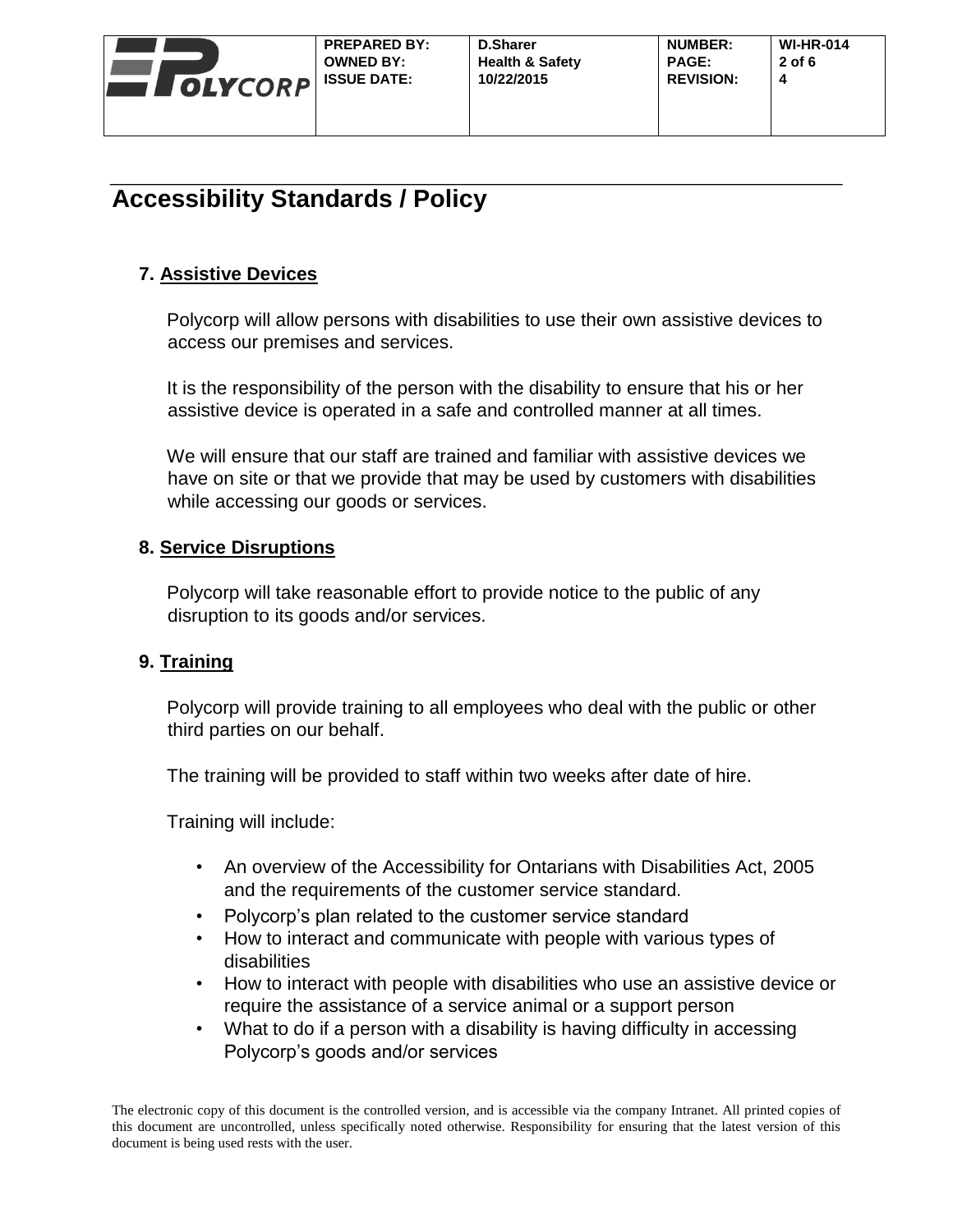

Staff will also be trained if a change has been made to our plan.

#### **10. Feedback Process**

Those who wish to provide feedback on the way Polycorp provides goods and services to people with disabilities may do so by means of verbal conversation and/or e-mail. All feedback, including complaints, will be directed to our HR department. Customers can expect to hear a response within two working days.

#### **11. Employment Standards**

#### **Recruitment**

Polycorp Ltd. will notify its employees and the public about the availability of accommodation for applicants with disabilities in its recruitment process.

#### **Recruitment, Assessment or Selection Process**

Polycorp Ltd. will notify job applicants, when they are individually selected to participate further in an assessment or selection process that accommodations are available upon request in relation to the materials or processes to be used.

If a selected applicant requests an accommodation, Polycorp Ltd. will consult with the applicant and provide, or arrange for the provision of, a suitable accommodation in a manner that takes into account the applicant's accessibility needs due to disability.

#### **Notice to Successful Applicants**

When making offers of employment, Polycorp Ltd. will notify the successful applicant of its policies for accommodating employees with disabilities.

#### **Informing Employees of Supports**

Polycorp Ltd. will continue to inform its employees of its policies (and any updates to those policies) used to support employees with disabilities, including policies on the provision of job accommodations that take into account an employee's accessibility needs due to disability. This information will be provided to new employees as soon as practicable after commencing employment.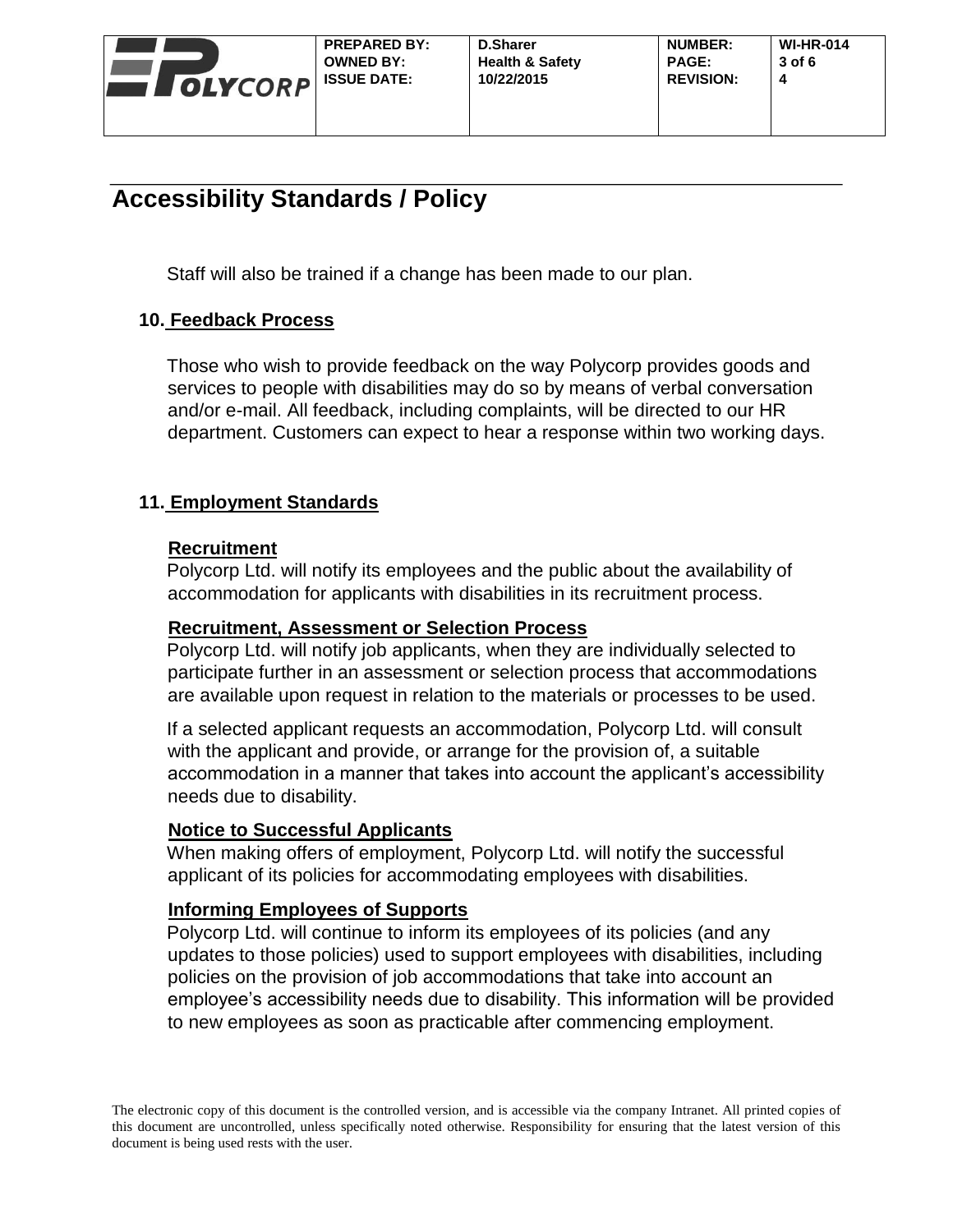

## **Accessible Formats and Communication Supports for Employees**

Upon the request of an employee with a disability, Polycorp Ltd. will consult with the employee to provide, or arrange for the provision of, accessible formats and communication supports for information that is needed to perform his/her job, and information that is generally available to other employees.

In determining the suitability of an accessible format or communication support, Polycorp Ltd. will consult with the employee making the request.

## **Format of Documents**

Polycorp Ltd. will provide documents, or the information contained in documents, required to be provided under the Standard, to a person with a disability in a format that takes the person's disability into account.

## **Documented Individual Accommodation Plans**

Polycorp Ltd. will maintain a written process for the development of documented individual accommodation plans for employees with disabilities. If requested, information regarding accessible formats and communications supports provided will also be included in individual accommodation plans.

## **Return to Work Process**

Polycorp Ltd. maintains a documented return to work process for its employees who have been absent from work due to a disability and who require disability related accommodations in order to return to work.

The return to work process outlines the steps Polycorp Ltd. will take to facilitate the return to work and will include documented individual accommodation plans as part of the process.

#### **Performance Management, Career Development, Advancement and Redeployment**

Polycorp will take into account the accommodation needs and/or Individual Accommodation Plans of employees when:

- Using performance management processes;
- Providing career development and advancement information;
- Using redeployment procedures.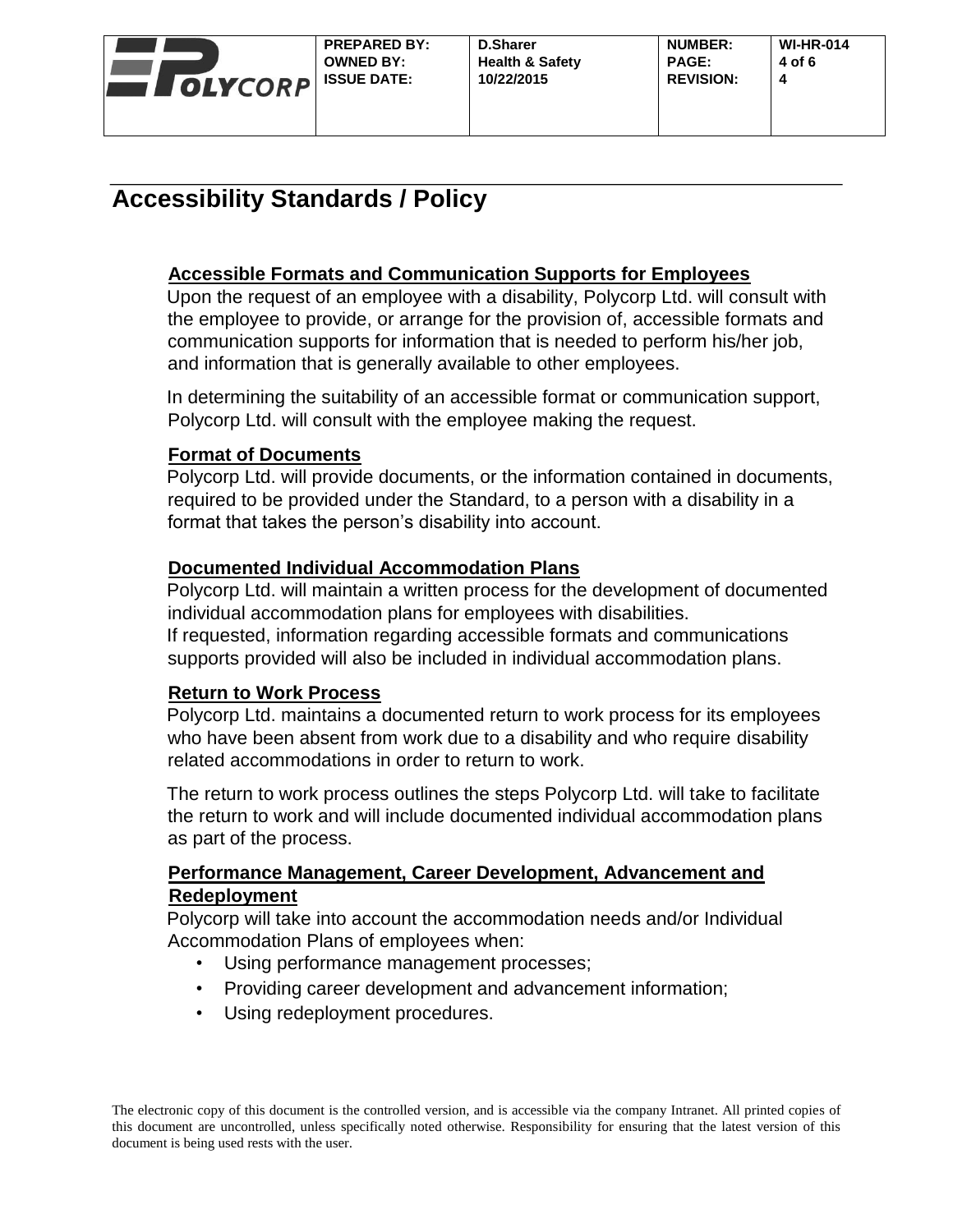

## **12. Emergency Response**

Polycorp Ltd. will provide individualized workplace emergency response information to employees who have a disability, if the disability is such that the individualized information is necessary, and if Polycorp Ltd. is aware of the need for accommodation due to the employee's disability. Polycorp Ltd. will provide this information as soon as practicable after becoming aware of the need for accommodation.

Where the employee requires assistance, Polycorp Ltd. will, with the consent of the employee, provide the workplace emergency response information to the person designated by Polycorp Ltd. to provide assistance to the employee.

Polycorp Ltd. will review the individualized workplace emergency response information when the employee moves to a different location in the organization, when the employee's overall accommodations needs or plans are reviewed.

## **13. Modification to Policies**

Any policy of Polycorp that does not respect and promote the dignity and independence of the people with disabilities will be modified or removed.

## Related Documents

## **Procedures**

- WI-HR-004 Polycorp Multi Year Accessibility Plan
- WI-HR-005 Accessible Formats Communication Supports
- WI-HR-006 Individual Accommodation Procedure
- WI-HR-034 Internal Job Posting Response Form
- PR-HR-5.01 Performance Review Policy

## Forms

- FM-HR-014 Disability Accommodation Plan
- FM-HR-012 Alternative Accessible Format Request Form
- FM-HR-015 Interview Format
- FM-HR-016 Offer of Employment

The electronic copy of this document is the controlled version, and is accessible via the company Intranet. All printed copies of this document are uncontrolled, unless specifically noted otherwise. Responsibility for ensuring that the latest version of this document is being used rests with the user.